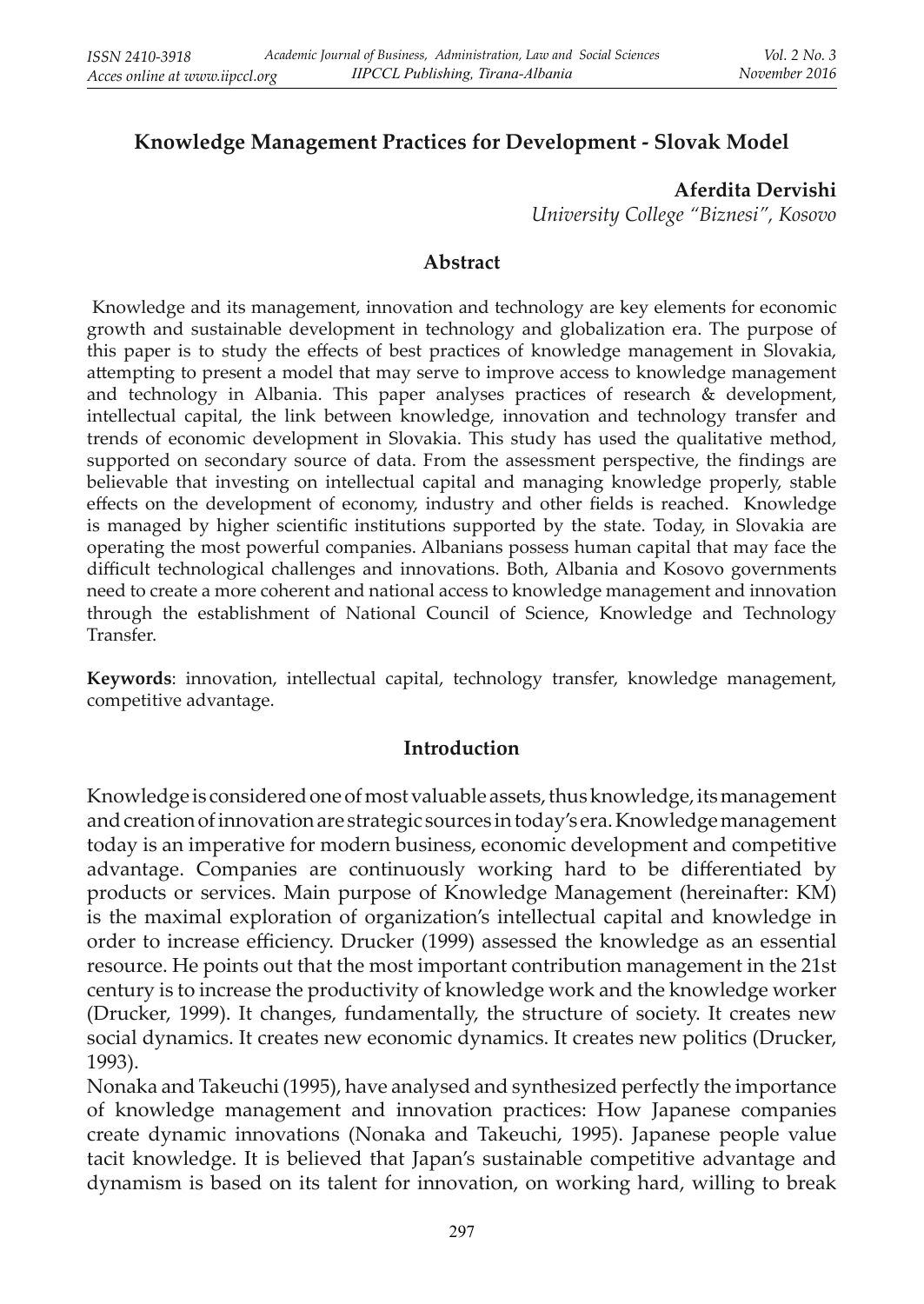with the past, dissolve fond attachments and invent the next great thing. KM is best described in the research of global network of professional companies from KPMG Consulting, **"**Knowledge Management Research Report 2000". While Stewart, editor of 'Fortuna' analyzes that "Intellectual capital is something that cannot be touched, but slowly makes you rich". The specific of knowledge is that, it cannot be spend, felt, touched, tested or seen (Banjamin, 2005). Knowledge is then transferred through channels to goods, to services and to production factors (workforce, technology, capital).

Kosovo and Albania economies may use the Slovak economic model for developing countries. Slovakia has 5,4 million inhabitants (July 2014) with an average age of 39, that is much older compared to the average population of Kosovo, which is 26.7 years old while in Albania the average age is 33.1 years old (Worldstat info, 2006). The country has skilled and cheap labour force, applies low taxes and no dividend taxes, it offers very friendly investment climate and other facilities and has a very favourable geographic location. The Slovak government has done a good of work on business friendly investment policies and it has facilitated the Foreign direct investments (FDI) to develop the economy and welfare of citizens. Foreign direct investments (FDI) with concentration in electronic, energetic and automotive industry, contributed to the economic growth of Slovakia. During the governance of Fico, pro-growth reforms were forced in order to support public finances. The biggest part of main privatisations of enterprises is already done. The creation of key institutions of capital market, offering services related to market development level is observed to be a positive consequence of privatisation. The services offered are the level of developed markets in accordance with the rules of the G-30. However corruption is one of the factors that impedes the economic growth, followed by another factor that is, slow resolution of disputes. The banking sector is mainly held by foreign banks, from Austria, Slovenia, Belgium, Italy and other countries.

In Slovakia, particular importance is given to the development of knowledge management application in practice. Managing with knowledge cannot be carried out with people who have no knowledge to deal with this complex process. For this purpose certain universities are linked with businesses to develop study programs according to production and market needs.

The implementation of knowledge management in practice and its link with industry and main economic development fields, for the businesses and organizations/ institutions may include: return of investment to human capital. The proper evaluation, motivation and respect to people is of great importance as it creates a strong bond with staff members to jointly contribute to fulfill the objectives and remain in line with the mission completeness of organization or institution. This also enables the fulfillment of philosophy and achievement of goals of organization or institution. In today's globalization era, investing in knowledge and technology is the foundation for knowledge society and sustainable development concentrated in innovation and knowledge for gaining competitive advantages. But, the level of knowledge and technology depends on the technology infrastructure and capable resources and finances. The state policies are also important to enable people getting involved in technology but of most importance is the economic level of development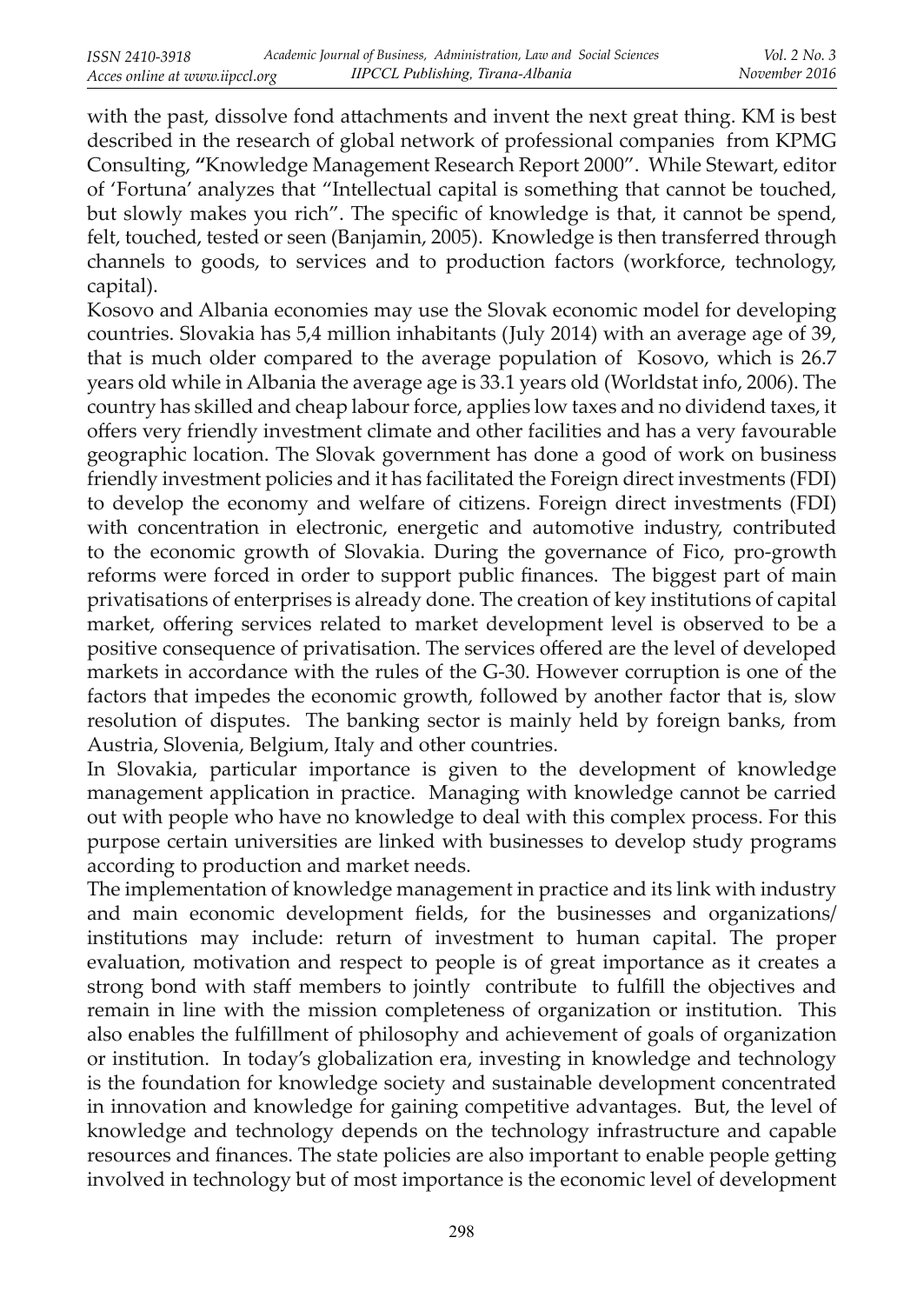as it implies offering conditions and business as well as attractive environment to develop and upgrade skills and qualities.

In Albania, the youth is well equipped with the information technology knowledge, followed by different IT certifications. Kosovo Association of Information and Communication Technology, is established in 2008 by six founding member companies and supported by the Norwegian Ministry of Foreign Affairs, Crimson Capital and IKT Norge. Its purpose is to promote the converging interests of businesses and individuals in ICT field. In the field of higher education,  $UBT - a$  private university is a leader on robotics and industrial systems, computer sciences with mecatronics.

### **Purpose and objectives of the research**

Main objective of the study is to point out the importance of Research & Development towards country development and economy advancement using Slovak model. Further objectives are:

To define the framework of creation of successful program for knowledge management as one of the main factors for competitive advantage and country development;

To define key holders and supporters of knowledge management, technology transfer and innovation programs or projects in Slovakia;

To define key factors that have impact on successful KM programs based on the analysis of literature with practical cases implemented in Slovakia.

## Analysis of findings - Slovak model

Slovakia transformed in the free market economy in 1989 and on  $1<sup>st</sup>$  January 1993 achieved independence. Slovakia is a young country with a surface of  $49,035$  km<sup>2</sup> and is considered one of the economies with the highest increase in the EU and OECD. In the first part of 90's Slovakia had a slow recovery from communism, but with the new reforms on taxes, pensions, health and social welfare services it expanded further. Slovakia is one of the emerging markets in Europe and is a member of many international organizations including EU, NATO, OECD, UNESCO, WTO and INTERPOL. Slovakia has a high average of GDP growth. Because of this it is called the Central European Tiger. The cheaper, well-educated labor force, low tax rates (20% flat rate tax) and stable economy has attracted many foreign investors. Gabriel (2002), has studied experiences of Central and Eastern European countries, including Slovakia, in relation to innovation and technology transfer policies during economic transition taking into consideration the challenges faced in relation to EU enlargement.

During the transition process in Slovakia, the Constitutional Court had a key role. Long term objectives of the state called "Phoenix Strategy" are implemented through projects. Main financing agency is the Slovak Research and Development Agency. Other agencies were established with the aim of distributing funds and supporting scientific research and education, such as: Agency for Scientific Grants – VEGA (No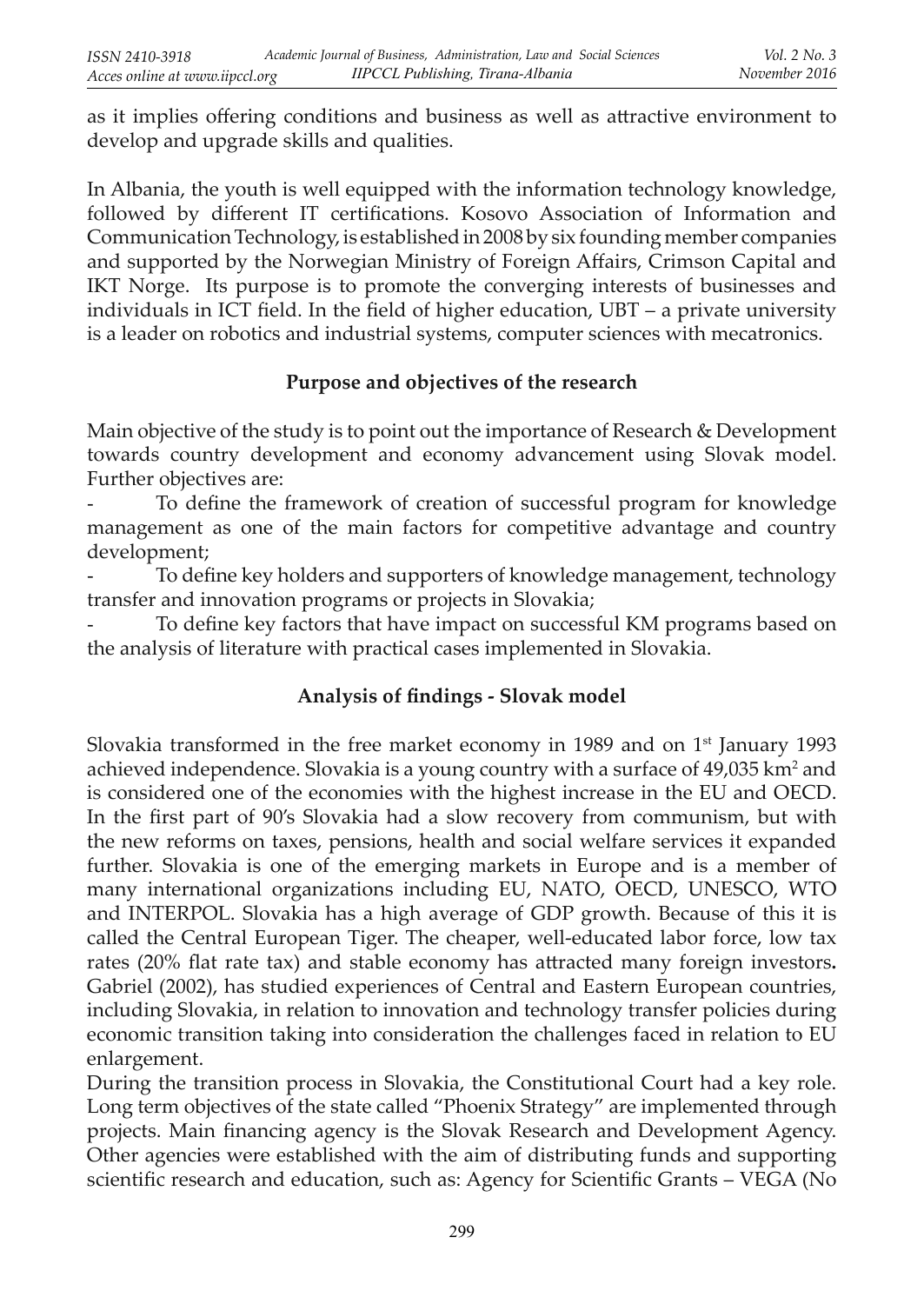1/0047/11) - Conception of European Marketing and Segmentation of Common Market that is focused in the selection and implementation of marketing strategies to improve competition of Slovak companies.



Fig.1. Technology transfer and innovation system participants (Gabriel, 2002)

Grant Agency KEGA–Cultural and Educational Grant Agency of Slovak Ministry of Education, is the internal grant system aimed at funding projects of applied research in the fields of education, teaching, creative and performing arts, which are initiated by investigators from public universities or the Ministry of Education, Science, Research and Sports of Slovakia. GAVV – Grant Agency of the Ministry of Education for Applied Research, and APVV – Agency for Research and Development, aiming to fund Research & Development with a co-financing coming from private sources. This Agency supports the establishment of private educational centers of excellence, in cooperation with universities and institutions.

The national technology system in Slovakia operates in a way in which the public universities, scientific and research institutions, including industrial research organizations and other participants (industry, small and medium enterprises, other stakeholders) provide the specific support services settled by clearly specified terms and leaded by the Ministry of Education, Science, Research and Sport in close cooperation with the Slovak Academy of Science. Technology Transfer Centre or SCSTI is the institution responsible for the implementation of agreed terms, requirements, obligation fulfilments and control of services provided within the framework of transfer technology supported by state policies. In Slovakia today operate the biggest companies, such as: Volkswagen, Peugeot-Citroen, Kia Motors, Siemens, IBM, Samsung, Sony, Matsushita, Dell, Albatel, Molex, Oracle, HP, SAP and many others. This enabled Slovakia to export cars, electronic equipment, iron, steel,